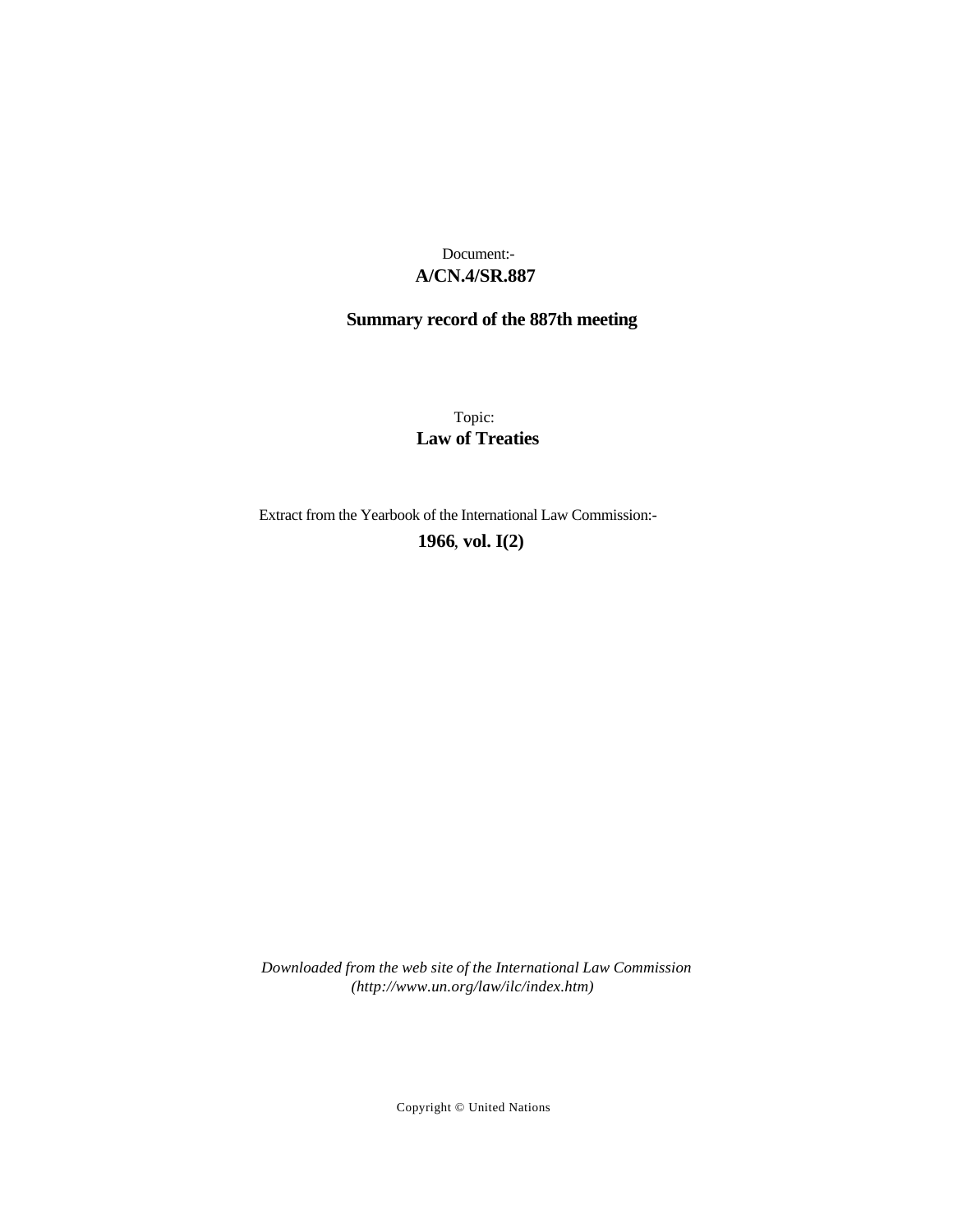110. Mr. BARTOS said that, in practice, errors in texts were usually discovered after the negotiators had dispersed. Cases had arisen where wrong expressions or mistakes in transcription or in translation had been discovered several years after a treaty had been concluded under the auspices of the United Nations.

111. In any case, he accepted the explanation which the Special Rapporteur had just given: since errors in texts were corrected by notification, it was possible to agree that the provision dealing with that matter should appear in that part of the draft articles which dealt *inter alia* with notifications.

112. Sir Humphrey WALDOCK, Special Rapporteur, said that errors were often discovered by a depositary. The point made by Mr. Bartoš would be met to some extent if the word " corrections " was inserted after the word " notifications " in the title of part VII.

*The Special Rapporteur's amendment was adopted.*

*Part VII, as thus amended, was approved.*

*The rearrangement of the draft articles proposed by the Drafting Committee, as amended, was approved.*

113. Mr. AGO suggested that the Commission authorize him to re-examine the French text, with the help of the Secretariat, in order to ensure that the terminology was uniform. For instance, the word "terminaison" was used in one part but not in others. He also asked whether the Special Rapporteur would be agreeable to the addition of the words " by a treaty " after the words " Consent to be bound " in the titles of articles 11, 12 and 13; that would ensure a closer correspondence between the English and French texts, for in French it was impossible to say " *consentement a etre lie* " without adding the words " par un traité ".

114. Sir Humphrey WALDOCK, Special Rapporteur, said that he was prepared to accept the insertion of the words " by a treaty" after the words " consent to be bound " in the title of articles 11, 12 and 13, if that were needed for purposes of the French text.

115. Mr. RUDA requested the Commission to give Mr. Paredes and himself the same authority with respect to the Spanish text as Mr. Ago had asked for with respect to the French text.

116. The CHAIRMAN suggested that the authorization sought by Mr. Ago and Mr. Ruda to make drafting chages in the French and Spanish texts in consultation with the Secretariat, which would accord with the Commission's usual practice, should be given.

// *was so agreed.*

117. The CHAIRMAN, speaking as Chairman of the Drafting Committee, said that the Drafting Committee wished to recommend that the Commission incorporate in its draft report to the General Assembly a statement modelled on that made in paragraph 35 of the report covering the work of its thirteenth session.<sup>10</sup> In its recommendation concerning the convening of an international conference on consular relations, the Commission had stated:

" The chapters, sections and articles are headed by titles indicating the subjects to which their provisions refer. The Commission regards the chapter and section titles as helpful for an understanding of the structure of this draft. It believes that the titles of articles are of value in finding one's way about the draft and in tracing quickly any provision to which one may wish to refer. The Commission hopes, therefore, that these titles will be retained in any convention which may be concluded in the future, even if only in the form of marginal headings, such as have been inserted in some earlier conventions.'

118. Sir Humphrey WALDOCK, Special Rapporteur, said he agreed that it would be desirable to include a statement of that kind regarding the draft articles on the law of treaties, but that there was no need to mention marginal headings as full titles were more helpful.

*The Drafting Committee's recommendation was approved.*

The meeting rose at 1 p.m.

#### **887th** MEETING

*Monday, 11 July 1966, at 3 p.m.*

### *Chairman:* Mr. Mustafa Kamil YASSEEN later, Mr. Herbert W. BRIGGS

*Present:* Mr. Ago, Mr. Amado, Mr. BartoS, Mr. Castrén, Mr. El-Erian, Mr. Lachs, Mr. de Luna, Mr. Paredes, Mr. Pessou, Mr. Rosenne, Mr. Ruda, Mr. Tsuruoka, Mr. Tunkin, Sir Humphrey Waldock.

Law of Treaties

**(A/CN.4/186 and Addenda; A/CN.4/L.107, L.115)**

*(continued)*

[Item 1 of the agenda]

DRAFT ARTICLES PROPOSED BY THE DRAFTING COMMITTEE

*(continued)*

ARTICLE 1 (Use of terms) [2]

*Paragraph 2*

1. The CHAIRMAN invited the Chairman of the Drafting Committee to introduce the Committee's proposal for paragraph 2 of article 1.

2. Mr. BRIGGS, Chairman of the Drafting Committee, said that, as originally adopted in 1962, article 1, then entitled " Definitions ", had contained a paragraph 2 reading:

" 2. Nothing contained in the present articles shall affect in any way the characterization or classification of international agreements under the internal law of any State. "<sup>1</sup>

<sup>&</sup>lt;sup>16</sup> Yearbook of the International Law Commission, 1961, vol. II, **p. 92.**

<sup>1</sup>  *Yearbook of the International Law Commission, 1962,* vol. II, p. 161.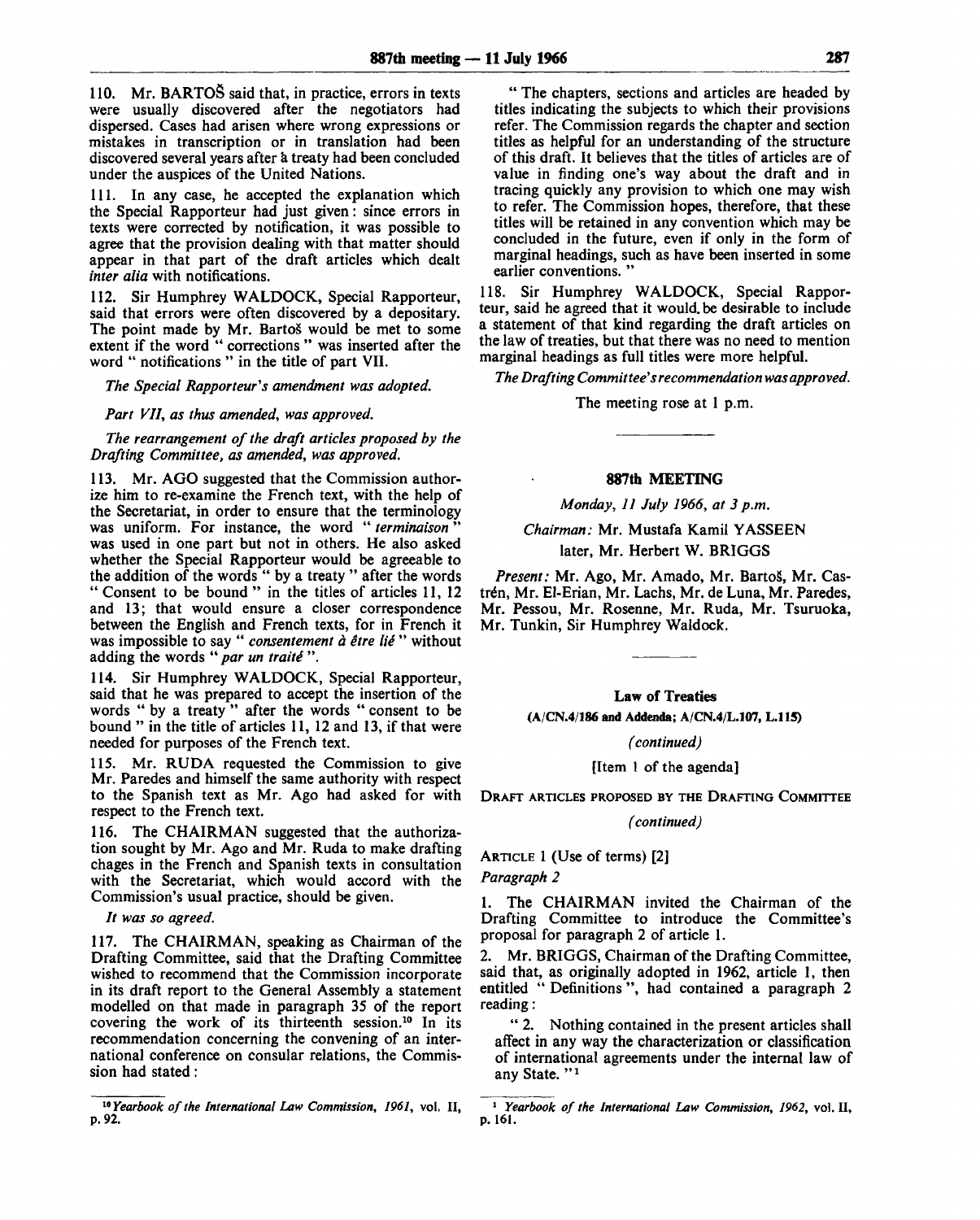3. Some members of the Commission had expressed the view that that paragraph should be dropped, but certain governments in their comments now indicated that they would prefer to keep a saving clause on those lines. The Drafting Committee had examined the question and now proposed the following formulation for paragraph 2 of article 1, now entitled " Use of terms " :

" 2. The provisions of paragraph 1 regarding the use of terms in the present articles are without prejudice to the use of those terms or to the meanings which may be given to them in the internal law of any State. "

4. Sir Humphrey WALDOCK, Special Rapporteur, said that, in their comments, some Governments had wanted the Commission to go even further and make the saving clause apply also to the actual procedures in internal law. In 1965, he had himself suggested a formula to meet that wish<sup>2</sup> but the Commission had not been prepared to accept such an extension of the application of the clause.<sup>3</sup> The Drafting Committee had therefore now proposed a reservation which referred only to the use of terms.

5. The CHAIRMAN, speaking as a member of the Commission, said that there was every justification for the paragraph, because it was possible in the same legal system to use the same terms with different meanings. The question had been the subject of lengthy discussion in connexion with private international law and it had been generally agreed that terms used in the rules of private international law could have a different meaning from terms used in the rules of internal law. There was therefore all the more reason for making it clear that the terms used in the draft articles were concerned only with the future convention on the law of treaties and in no way prejudiced the use of those expressions in the legal system concerned.

6. Mr. BARTOŠ said that he welcomed the provision, which seemed to him necessary. A convention, once ratified, became an integral part of the law of the country which had ratified it and in that case the expressions used acquired some currency, though only to the extent necessary for the purposes of the convention, whence the two provisos in the paragraph, the second of which referred to the internal law of a State; in his view that was a wise limitation.

7. He would vote for paragraph 2, subject to a review of the French text, which was somewhat inelegant.

8. The CHAIRMAN put to the vote paragraph 2 of article 1 on the understanding that the French text would be reviewed.

*Article 1, paragraph 2, was adopted by 13 votes to none.*

ARTICLE 29 *(bis)* (Notifications and communications)[73]<sup>4</sup> 9. Mr. BRIGGS, Chairman of the Drafting Committee, said that the Drafting Committee proposed the following redraft for article 29 *(bis)*:

#### " *Notifications and communications* "

" Except as the treaty or the present articles otherwise provide, any notification or communication to be made by any State under the terms of the treaty or of the present articles shall:

*(a)* if there is no depositary, be transmitted directly to the States for which it is intended; or if there is a depositary, to the latter;

*(b)* be considered as having been made by the State in question only upon its receipt by the State to which it was transmitted or, as the case may be, upon its receipt by the depositary;

*(c)* if transmitted to a depositary, be considered as received by the State for which it was intended only upon the latter State's having been informed by the depositary in accordance with article 29, paragraph 1 *(e).*"

10. The redraft contained a new sub-paragraph  $(c)$ that referred back to article 29, paragraph 1 *(e),* where it was specified that the functions of the depositary included " Informing the contracting States of acts, communications and notifications relating to the treaty ". The purpose of sub-paragraph *(c)* was to meet the concern of some members over the point of time at which a State would be legally regarded as having received a notification in those cases where there was a depositary.

11. Mr. TSURUOKA said he was glad the Drafting Committee had taken account of the misgivings expressed by Mr. Bartos" and himself at the 885th meeting. Subparagraph *(c)* undoubtedly improved the article as a whole, but he wished to propose the deletion from the introductory sentence of the words " of the treaty or ". If the words in question were not deleted, the only situation that would not be covered by the article, in cases where there was a depositary, was the situation where the treaty itself expressly stated that any notification should be made direct to the parties. If the intention was that it was only after a treaty had been interpreted that such a communication should be made directly to a party and not through the depositary, the proviso " Except as the treaty or the present articles otherwise provide " was insufficient.

12. Article 39, paragraph 1, stated that a treaty which contained no provision regarding its termination and which did not provide for denunciation or withdrawal was not subject to denunciation or withdrawal unless it otherwise appeared that the parties intended to admit the possibility of denunciation or withdrawal. The word appears " seemed to mean that an attempt would have to be made to see whether, by means of interpretation, it could be established whether denunciation was permissible. Article 29 *(bis)* on the other hand stated: " Except as the treaty or the present articles otherwise provide<sup>3</sup> a stipulation which, as he interpreted it, only contemplated one situation, namely, that where there was a depositary and where the treaty provided directly and positively that a State which was required to make a notification must address it directly to the parties. 13. A wide variety of notifications was to be found in

treaties. For instance, article 11, paragraph 3 of the Convention on Consular Relations<sup>5</sup> referred to a noti-

<sup>8</sup> See *Yearbook of the International Law Commission, 1965,* vol. II, document A/CN.4/177.

<sup>&</sup>lt;sup>8</sup> Op. cit., vol. I, 778th meeting, paras. 12-59, and 820th meeting, para. 23.

<sup>\*</sup> For earlier discussion, see 885th meeting, paras. 1-54.

<sup>6</sup> United Nations Conference on Consular Relations, *Official Records,* vol. II, p. 177.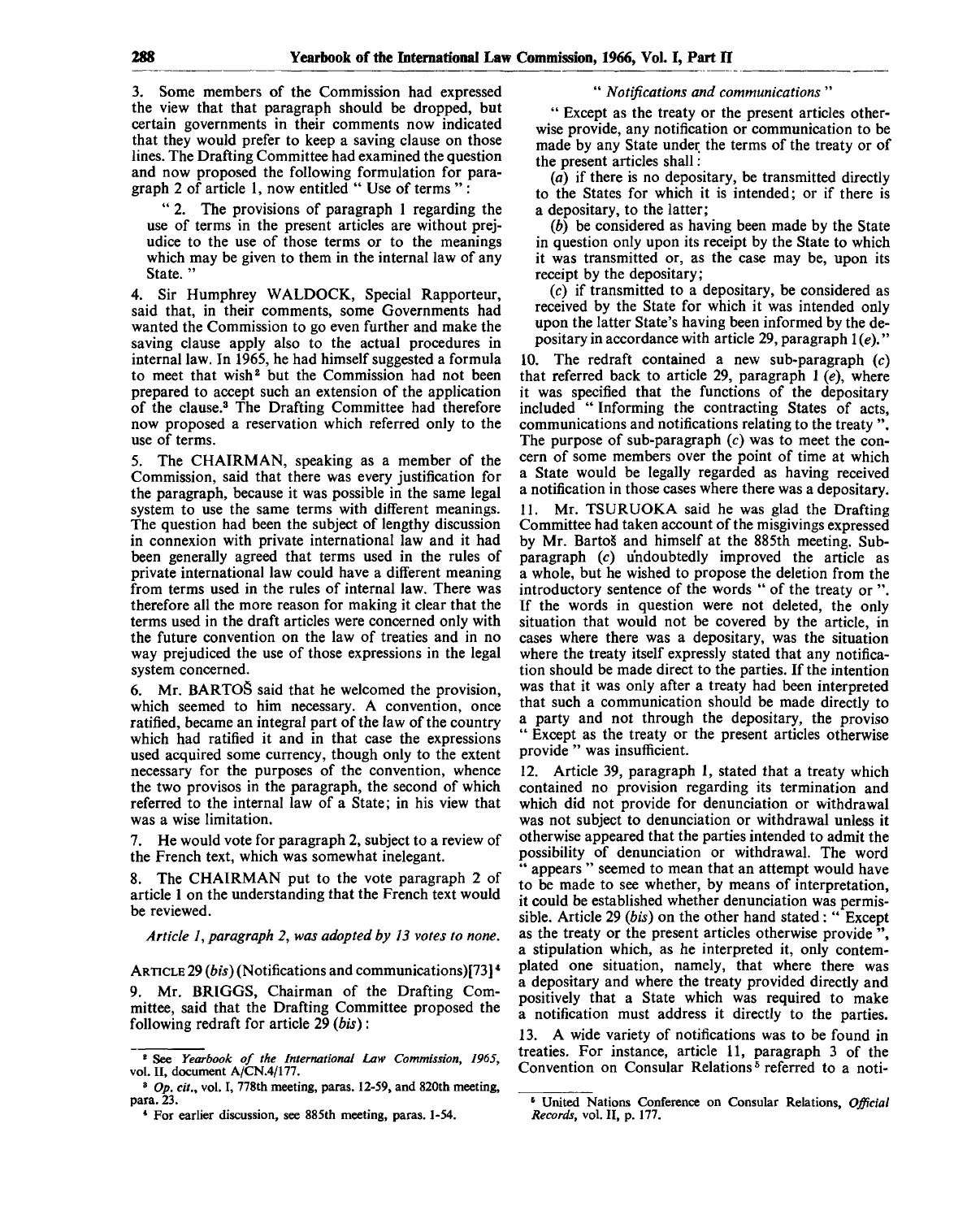fication regarding the appointment of the head of a consular post. Article 19, paragraph 2 of that Convention<sup>6</sup> required the sending State to notify to the receiving State the full name, category and class of all consular officers, other than the head of the post. There was also a reference to notification in article 19 of the Convention on Diplomatic Relations.<sup>7</sup> Was it suggested that all those notifications had to be transmitted through the depositary ? Yet that was what a literal interpretation of article 29 *(bis)* implied.

14. The retention of the words " of the treaty " in the third line of the introductory sentence might lead to misunderstanding, whereas, if it were deleted, no harm would be done so far as the purpose of the article was concerned.

15. If the Commission agreed with him, it would also be necessary to make a slight change in the English text of article 19, paragraph 5, and to replace the words " after it was notified " by the words " after its having received the notification". In addition, it would be necessary to insert in article 51, paragraph 2, between the words " three months " and " except in cases of special urgency ", the words " from the date on which the parties received the notification ".

16. Mr. BARTOS said the Special Rapporteur and the Drafting Committee were to be commended for having worded sub-paragraph *(c)* in such a way as to distinguish between two separate ideas, namely, the duty to make the notification and the effect of the notification on the State to which it was addressed.

17. Referring to Mr. Tsuruoka's objection, he said that he (Mr. BartoS) understood the text in a different way. For him, the words " under the terms of the treaty " —which he considered necessary—indicated a general rule which should be applied when there was no special provision in the treaty. There were, in fact, three rules which could be applied in the present case—the provisions of the treaty as between the parties in a specific case; the rules contained in the draft articles on the law of treaties; and the general rule stipulating that a special rule must be applied. He approved those three rules, which were in accordance with practical requirements.

18. Mr. de LUNA said that he could accept subparagraph *(c)* as a compromise solution although it did not reflect existing practice. That practice was to regard the depositary as more than a mere letter-box; by a sort of legal fiction, the receipt of a notice by the depositary was considered as a notification to all the parties. The advantage of that system was that it avoided having a great many different dates on which a notification would become operative; the date would be the same for all the parties. Under the system in sub-paragraph *(c),* the operative date would be that on which each State concerned had been informed by the depositary; in a treaty with a large number of parties, there would be a large number of different dates for the various parties.

19. He had some doubts about the legal position between the moment when, under sub-paragraph *(b),* a notice was considered as having been made by the notifying State, and the moment when, under subparagraph *(c),* it was to be considered as received by the State for which it was intended, and would be glad to have some clarification on that point.

20. Mr. TSURUOKA said that there were three ways in which the question could be settled. Either the treaty stated rules that were different from those which the Commission was considering, or it stated no rules, or again it stated rules similar to or identical with those of the Commission. Article 29 *(bis),* however, only provided for exceptions in the first situation; it contained no provision covering the second situation, the situation where no rules were stated by the treaty. It provided that the notification or communication was to be made to the parties, but according to the proviso, the notification would have to be addressed to the depositary, which was what he wished to avoid.

21. Mr. AGO said that perhaps the difficulty to which Mr. Tsuruoka had drawn attention was due to a misunderstanding. The first reference to the treaty in article 29 *(bis)* constituted the normal safeguard, indicating that the rule would apply in cases where the treaty did not state a different rule. The purpose of the second reference to the treaty was to explain exactly what had to be done in cases where a State was responsible for making the notification or communication; it was stipulated that such notification or communication had to be made under the terms of the draft articles, but that it could also be made a responsibility of a State by a provision in the treaty itself. What had to be done in a situation where the treaty required a certain communication or notification to be made other than as the article provided ? If the treaty provided not only that a notification had to be made but that it had to be made in a certain way, the case was covered. But if the treaty merely stated that that notification had to be made, and if that notification was of a supplementary nature not provided for in the draft articles but provided for in the treaty, why should not the residuary rule in article 29 *(bis)* apply ? If the treaty did not specify how the communication was to be made, it should be possible to apply the general rule.

22. Mr. TSURUOKA said that, in the examples he had cited from the Conventions on consular and diplomatic relations, notification had to be made by a State and all communications and notifications addressed to a party or to the parties; a depositary existed, but there was nothing to show that the notifications had to be transmitted either through the depositary or through the interested parties. On the other hand, a literal interpretation of the introductory sentence of article 29 *(bis)* required any notification or communication to be made through the depositary; that did not seem to have been the intention of the parties to the Convention on Consular Relations, though that intention could only be deduced by interpretation.

23. Mr. BARTOS said that the depositary was neither a letter-box nor a general factotum. Many jurists mistakenly believed that a depositary provided a sort of accommodation address for relations between the parties. That was not so: a depositary was only responsible for all the acts necessary to safeguard the effect of a treaty.

 $20$ 

<sup>•</sup> *Ibid.,* p. 178.

<sup>7</sup> United Nations Conference on Diplomatic Intercourse and Immunities, *Official Records,* vol. II, p. 84.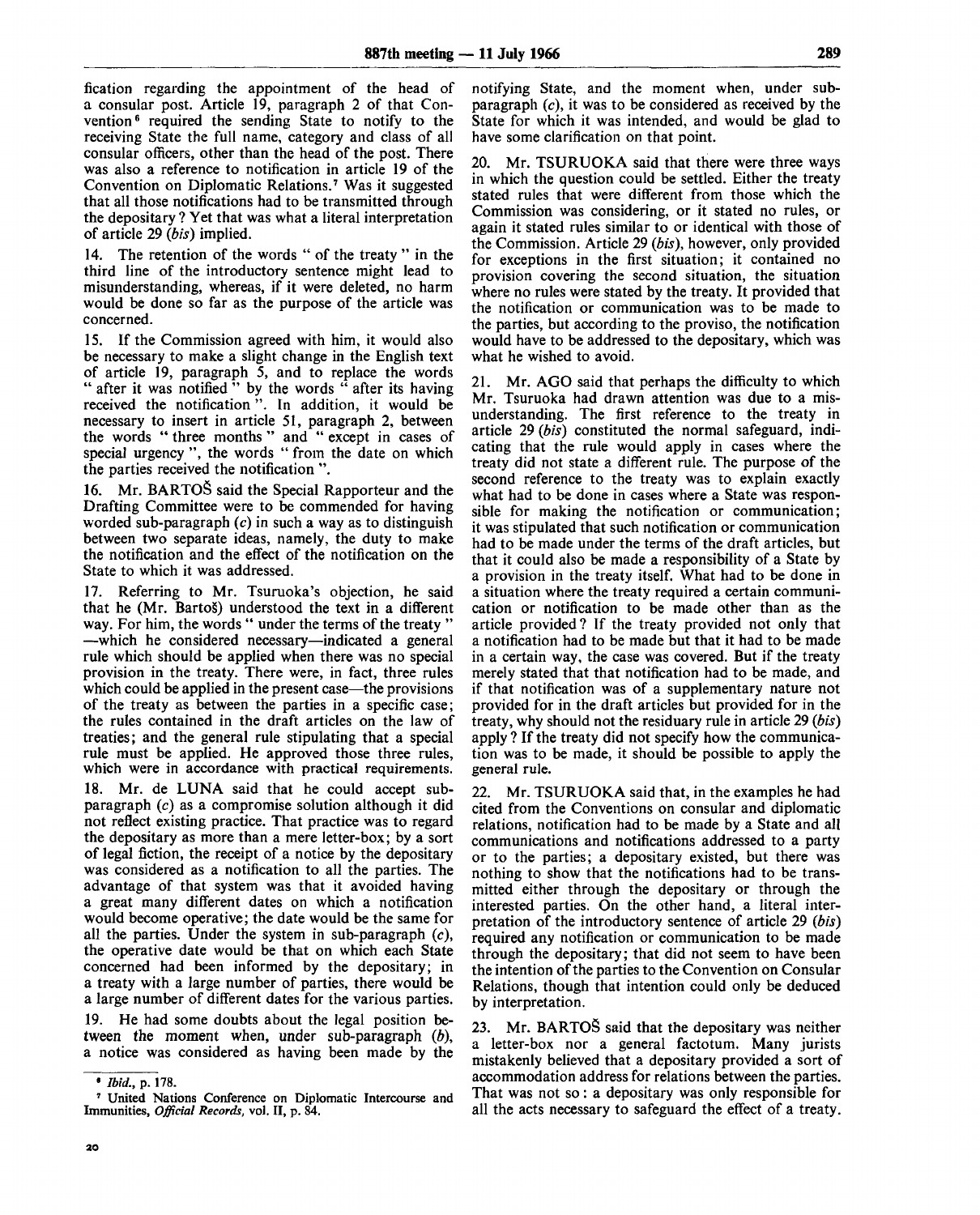24. It was necessary to differentiate between two kinds of notification; those which covered such matters as reservations and affected the actual substance of the treaty, and those which dealt with questions such as the appointment of a consul or a statement of an intention to open a diplomatic mission, which were not related to the substance of the treaty.

25. Mr. AGO said that, as he understood it, Mr. Tsuruoka's concern was with the situation where, although the treaty made no express provision, a particular intention might result from the interpretation of the treaty. If that understanding was correct, then Mr. Tsuruoka's misgivings were justified, but it seemed to him that the remedy was to make the first reference to the treaty more general; in other words, instead of a reference to the fact that a provision of the treaty might otherwise provide, what was needed was some such formula as " unless a different method is provided for by the treaty or by the present articles ".

26. Sir Humphrey WALDOCK, Special Rapporteur, said that in the examples given by Mr. Tsuruoka from the two Vienna Conventions, there would appear to be no doubt that the notification should be made by one party to another directly. Those cases would normally be covered by the interpretation of the terms of the treaty in accordance with their ordinary meanings.

27. In order to meet the point in cases that were less clear, he would suggest that the opening phrase of article 29 *(bis)* be amended to read:

" Except as the present articles otherwise provide, or as may otherwise appear from the provisions of the treaty, any notification or communication to be made by any State . . . ".

28. Mr. TUNKIN said that the discussion had revealed the existence of a very real difficulty. There were two kinds of notifications: the first was notifications which concerned all the parties to a treaty, such as a notice of withdrawal, or a proposal for the amendment of the treaty, and the second was notifications relating to purely bilateral disputes between two parties to the treaty. It should be made clear that article 29 *(bis)* concerned only the first type of notifications, and that could perhaps be done by making the opening phrase refer to " any notification or communication intended for all the parties to the treaty ".

29. Mr. TSURUOKA said that either of the two suggested solutions would be satisfactory to him.

30. Mr. ROSENNE said that the point raised by Mr. Tunkin could perhaps be met by inserting the word " required " between the words " notification or communication " and the words " to be made". That language would be closer to the French version and would exclude the bilateral type of communication; it would make it clear that the intention was to refer to those communications which were required to be made under the draft articles.

31. The CHAIRMAN, speaking as a member of the Commission, said that in his view the question was manifestly one of a notification affecting the law of treaties and the future of the treaty itself: it was a question of a notification relating to such questions as accession, ratification or reservations. Clearly, it had nothing to do

with any notification called for by the terms of a particular treaty and affecting its application.

32. It would hardly be sufficient just to add the word " required " to the English text, for there were notifications that were required and were therefore compulsory, such as the communication of the name of an ambassador under the Convention on Diplomatic Relations, to which the article was not intended to refer and which did not affect the existence of the treaty.

33. Sir Humphrey WALDOCK, Special Rapporteur, said that Mr. Rosenne's suggestion would not meet the situation. Some of the notifications covered by article 29 *(bis)* were not, strictly speaking, required to be made; a State would give notice of termination because it wished to terminate the treaty rather than because it was required to do so.

34. There were only two possibilities open to the Commission: either to drop the reference to the terms of the treaty in the opening phrase, or to adopt language such as that which he himself had proposed.

35. Mr. BRIGGS said that he would regret the deletion of the reference to the terms of the treaty, but would be prepared to accept the wording proposed by the Special Rapporteur.

36. With regard to the words " may otherwise appear from the provisions of the treaty " in the Special Rapporteur's proposal, he pointed out that the Drafting Committee would, at its next meeting, be considering the use of that and similar expressions throughout the draft articles.

37. Mr. CASTR£N said that the Special Rapporteur's second solution, which was based on Mr. Ago's suggestion, was acceptable to him.

38. Mr. TUNKIN said that he was not certain that the language proposed by the Special Rapporteur would meet the point. In some cases, the other course would not appear from the provisions of the treaty; they would be cases where logic demanded that the matter should be placed on a bilateral basis without recourse to an intermediary.

39. He had in mind cases such as that of the violation of a treaty; in such an instance, the exchange of notes between the two States concerned should take place on a bilateral basis. There would, however, be nothing in the treaty to indicate that fact.

40. Mr. AGO said he believed that the difficulty mentioned by Mr. Tunkin could be settled simply by interpretation, in which common-sense was an indispensable element. But since the article was mainly concerned with communications and notifications relating to the existence of the treaty and not with those relating to the application of the treaty, the simplest course might be to adopt Mr. Tsuruoka's proposal to delete the words " of the treaty or " in the third line, thereby limiting the scope of the article to notifications provided for in the draft articles and leaving the other problems to be solved by interpretation of the treaty.

41. Mr. TUNKIN said he agreed that, in the circumstances, perhaps the best solution would be to drop the reference to the terms of the treaty.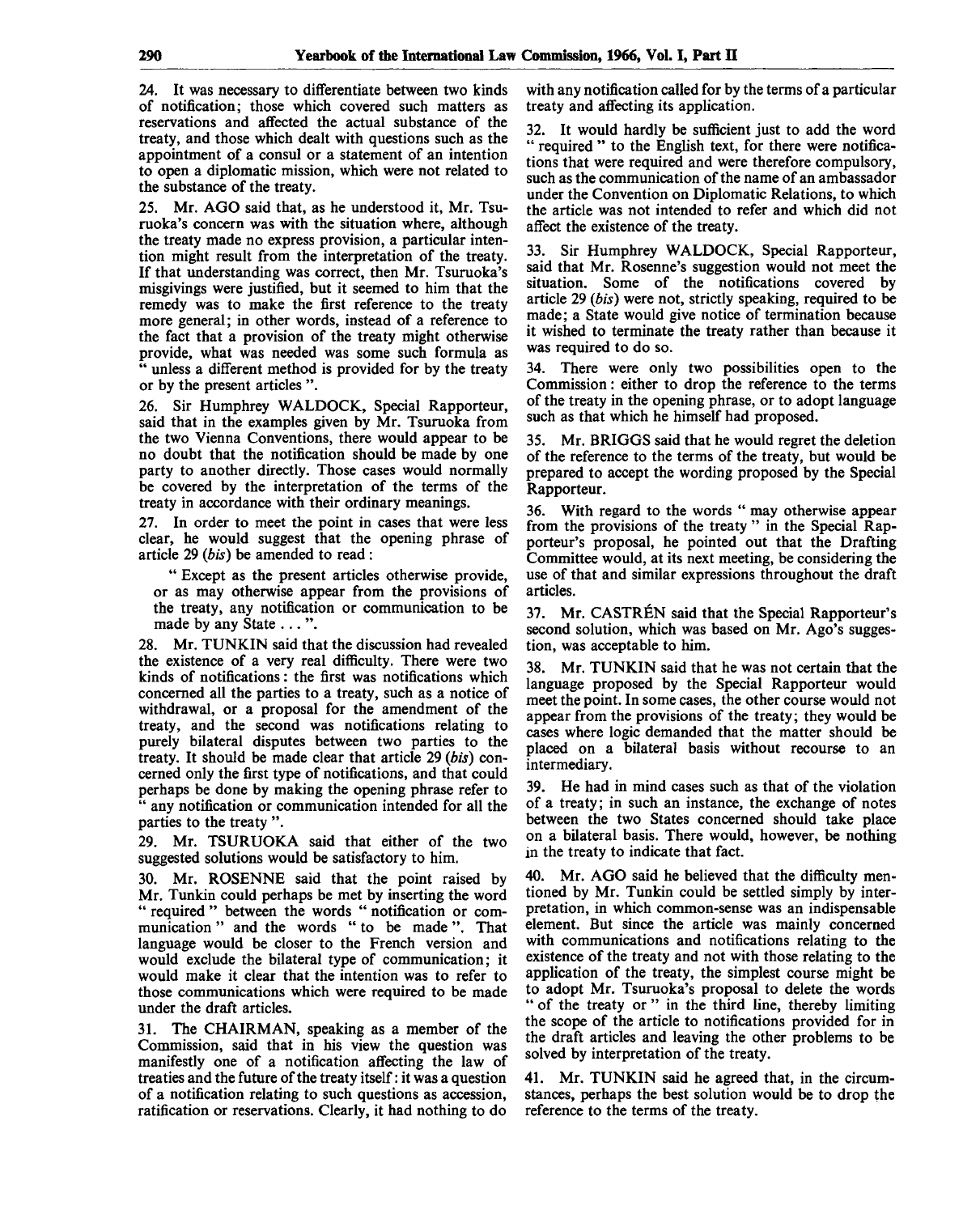42. Sir Humphrey WALDOCK, Special Rapporteur, said that he would be prepared to accept that solution, which would make article 29 *(bis)* refer only to notifications to be made under the draft articles themselves. The question of notifications or communications under the terms of the treaty itself would then be left to the interpretation of the treaty.

43. The CHAIRMAN put article 29 *(bis)* to the vote, subject to the deletion of the words " the terms of the treaty or of ".

*Article 29* (bis), *as thus amended, was adopted by 16 votes to none.*

#### RECOMMENDATIONS OF THE DRAFTING COMMITTEE CONCERNING USE OF TERMS AND CO-ORDINATION OF TERMINOLOGY

44. The CHAIRMAN invited the Commission to consider the Drafting Committee's recommendations on the use of certain terms in the draft articles.

45. Mr. BRIGGS, Chairman of the Drafting Committee, said that the Committee had been disturbed to find that, over a period of five years, the Commission had in some instances used the same terms with different meanings in different articles. The Committee had considered, in particular, the use of the terms " Party ", " Contracting State ", " Negotiating State ", and " States concerned ".

46. Article  $1(f)(bis)$  defined the term " party " as used in the draft articles but no definition had yet been adopted for the term "contracting State", which adopted for the term " contracting State" appeared in a considerable number of articles. The Committee had noted that the use of the latter term in the articles was far from uniform and that it covered three distinct categories of States: States which had consented to be bound by the treaty, States which had taken part in the drawing up and adoption of the text, and States entitled to become parties to the treaty. The Committee had also noted that the term " States concerned ", although sometimes used with the meaning " States in question ", was also used in certain cases to indicate the States which had taken part in the drawing up and adoption of the text. The Committee had concluded that the use of the term " States concerned " should be confined to cases where it was the equivalent of the term " States in question ". It had further concluded that four distinct categories of States should be distinguished in the drafting of the articles and identified by a uniform terminology. First, " negotiating State ", should be defined in article 1 as meaning " any State which took part in the drawing up and adoption of the text of the treaty "; secondly, " State entitled to become a party to the treaty ", should be used where appropriate but did not need a definition in article 1; thirdly, " contracting State " should be defined in article 1 as meaning " any State which has consented to be bound by the treaty, whether or not the treaty has entered into force"; and fourthly, "party" should be defined in article 1 as meaning " any State which has consented to be bound by a treaty and for which the treaty is in force ".

47. " Negotiating States " required to be distinguished from both "contracting States" and "parties" in certain contexts, notably whenever an article spoke of

the intention underlying the treaty. " States entitled to become parties " was the appropriate term in certain paragraphs of article 29. " Contracting States " required to be distinguished both from " negotiating States " and parties " in certain contexts where the relevant point was the State's expression of consent to be bound independently of whether the treaty had yet come into force. As to the term " party ", the Commission had already decided that, in principle, that term should be confined to States for which the treaty was in force. The Committee had noted that in certain articles, for example article 52, where the invalidity of the treaty was in question, a doubt might appear to exist as to the conformity of the Commission's use of the term in the article with the definition which it had adopted. The Drafting Committee had considered, however, that if the wording of the article specifically attached the term " party" to the "void" treaty and not simply to " the treaty ", the use of the term " party " would not be open to objection. The Committee proposed that the definition of " party " adopted at the second part of the seventeenth session should be slightly modified by changing the words " for which the treaty has come into force " to " for which the treaty is in force ".

48. The Drafting Committee therefore proposed that the Commission adopt the definitions of " Negotiating State ", " Contracting State " and " Party " which he had read out, and further proposed that it adopt a number of consequential amendments to the wording of draft articles 7, 11, 12, 17, 19, 20, 23, 24, 26, 28, 29, 30 *(bis),* 32, 33 and 34 *(bis),* which he would indicate separately.

49. Sir Humphrey WALDOCK, Special Rapporteur, said that " negotiating States " constituted an important category and the definition should be carefully examined. It should also be noted that, in certain contexts, the term " contracting State " covered " party " as well.

50. Mr. AGO said that he wished to draw attention to a change of some importance which the Drafting Committee proposed to make in the definition of a " party ". At the second part of the seventeenth session, the Commission had decided that a party was a State " for which the treaty has come into force". The Drafting Committee now proposed that it should be a State " for which the treaty is in force".

51. That was unquestionably a more accurate definition, for it was possible for a treaty to have come into force but to have ceased to be in force. The new definition would have practical consequences for the terms to be used by the Commission in the rest of the articles. Those consequences affected two kinds of situation.

52. The first was the situation where a treaty had apparently come into force but in fact had never done so because it was void *ab initio.* It would be necessary to find language to indicate that a State, though apparently a party to a treaty, was in fact not a party at all.

53. The second was the situation envisaged at several points in the draft, where a State retained certain obligations after it had ceased to be a party to a treaty. The Commission had frequently used the word " party " in such cases, but there again, so as to avoid contradicting itself, it would have to use some other expression such as " a State which has been a party ".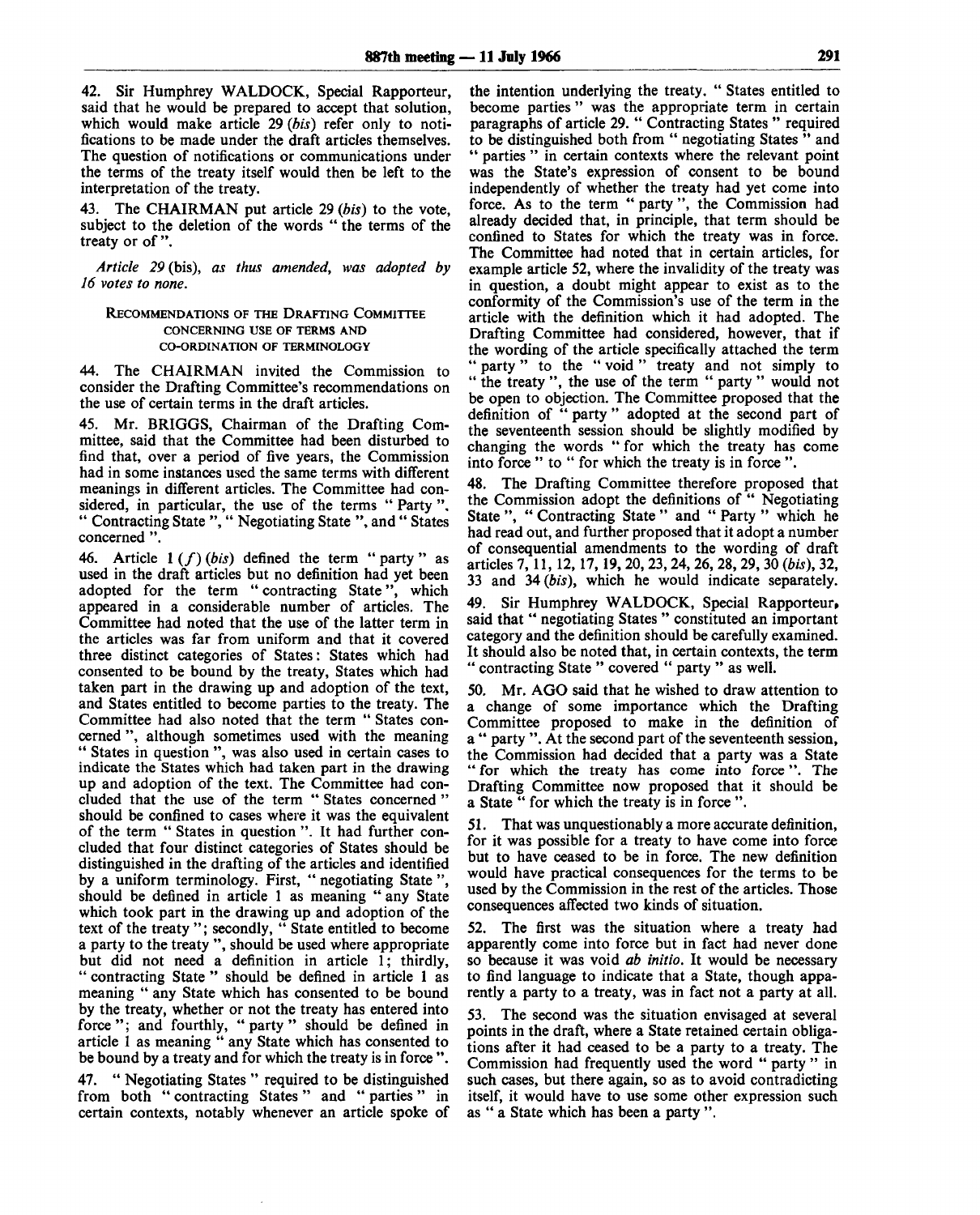54. Mr. RUDA said that the three definitions proposed by the Drafting Committee were satisfactory but he wished to know whether the term " negotiating States " would cover States which, under the terms of article 6, paragraph 2, and even paragraph 3, had been among those that had voted against the adoption of a text requiring a two-thirds majority.

55. Sir Humphrey WALDOCK, Special Rapporteur, said it was a difficult point, but his answer would be in the affirmative. The definition was intended to cover the States responsible for drawing up the text and thus, as a corporate group, for producing the intention to be found in the text. It was not easy to find the right form of words because procedures at international conferences varied widely, and unless a roll-call vote were taken, it might be difficult to establish which States had, in fact, voted against. An explanation should be inserted in the commentary.

56. Mr. RUDA said that that had been his interpretation of the definition. An explanation in the commentary was certainly desirable.

57. Mr. de LUNA suggested that in all three language versions of the new definitions, the words " a State " be substituted for the words " any State ".

*It was so agreed.*

58. The CHAIRMAN put to the vote the Drafting Committee's three definitions as amended.

*The Drafting Committee's three definitions were approved by 15 votes to none.*

#### AMENDMENTS CONSEQUENT ON THE ADOPTION OF NEW DEFINITIONS

59. The CHAIRMAN invited the Commission to consider the consequential amendments the Drafting Committee wished to propose to the wording of certain draft articles following the adoption by the Commission of its recommendations concerning the definitions of " negotiating State ", " contracting State ", and " party ".

#### ARTICLE 7 (Authentication of the text) [9]

60. Mr. BRIGGS, Chairman of the Drafting Committee, said that in the opening paragraph of article 7, the Drafting Committee proposed the substitution of the words " the States participating in its drawing up " for the words " the States concerned" and in subparagraph *(a)* the substitution of the words " those States " for the words " the States concerned ".

*The Drafting Committee's amendments to article 7 were approved.*

ARTICLE 11 (Consent to be bound by a treaty expressed by signature) [10]

61. Mr. BRIGGS, Chairman of the Drafting Committee, said that the Drafting Committee proposed that, in paragraph 1 *(b),* the words " the negotiating States " be substituted for the words " the States concerned "; in paragraph  $1(c)$  the word " negotiation " be substituted for the word " negotiations ", and that in paragraph 2 *(a)* the words " negotiating States " be substituted for the words " contracting States ".

*The Drafting Committee's amendments to article 11 were approved.*

ARTICLE 12 (Consent to be bound by a treaty expressed by ratification, acceptance or approval) [11]

62. Mr. BRIGGS, Chairman of the Drafting Committee, said that the Drafting Committee proposed that in paragraph 1 *(b)* the words " negotiating States " be substituted for the words " the States concerned " and that in paragraph  $1(d)$  the word " negotiation" be substituted for the word " negotiations ".

*The Drafting Committee's amendments to article 12 were approved.*

ARTICLE 17 (Obligation of a State not to frustrate the object of a treaty prior to its entry into force) [15]

63. Mr. BRIGGS, Chairman of the Drafting Committee, said that the Drafting Committee proposed that in sub-paragraph *(a)* the words " these negotiations " be substituted for the words " the negotiations".

*The Drafting Committee's amendment to article 17 was approved.\**

ARTICLE 19 (Acceptance of and objection to reservations) [17]

64. Mr. BRIGGS, Chairman of the Drafting Committee, said that the Drafting Committee proposed first, mittee, said that the Draining Committee Proposes that in paragraph 2 the words " the negotiating States be substituted for the words " the contracting States" and that the words " all the parties " be substituted for the words " all the States parties to the treaty " and secondly, that paragraph  $\overline{4}(c)$  be redrafted to read: " An act expressing the State's consent to be bound by the treaty and subject to a reservation is effective as soon as at least one other contracting State has accepted the reservation ". That new wording did not entail any change of substance. The words " which has expressed its own consent to be bound by the treaty " had been dropped as they were now unnecessary with the adoption of the definition of a contracting State.

*Mr. Briggs, First Vice-Chairman, took the Chair.*

65. Mr. AGO said that it was impossible to say that an act expressing consent was " subject to a reservation ". The intention was to convey the idea that the act expressing consent contained a reservation. It would therefore be better to say " and containing a reservation " instead of " subject to a reservation ".

66. Sir Humphrey WALDOCK, Special Rapporteur, said that he was inclined to agree with Mr. Ago. The difficulty was due to the insistence by the Frenchspeaking members of the Commission on the phrase consent to be bound by the treaty". That being so, the word " which " in the English text approved at the second part of the seventeenth session was ambiguous and had been replaced by the words " and subject to ". The problem could be solved, as suggested by Mr. Ago, by substituting the word " containing " for the words subject to", in the Drafting Committee's new text for paragraph  $4(c)$ .

*Mr. Ago's amendment was approved.*

<sup>&</sup>lt;sup>8</sup> For a later amendment to the text of article 17, see 892nd meeting, paras. 94 and 96.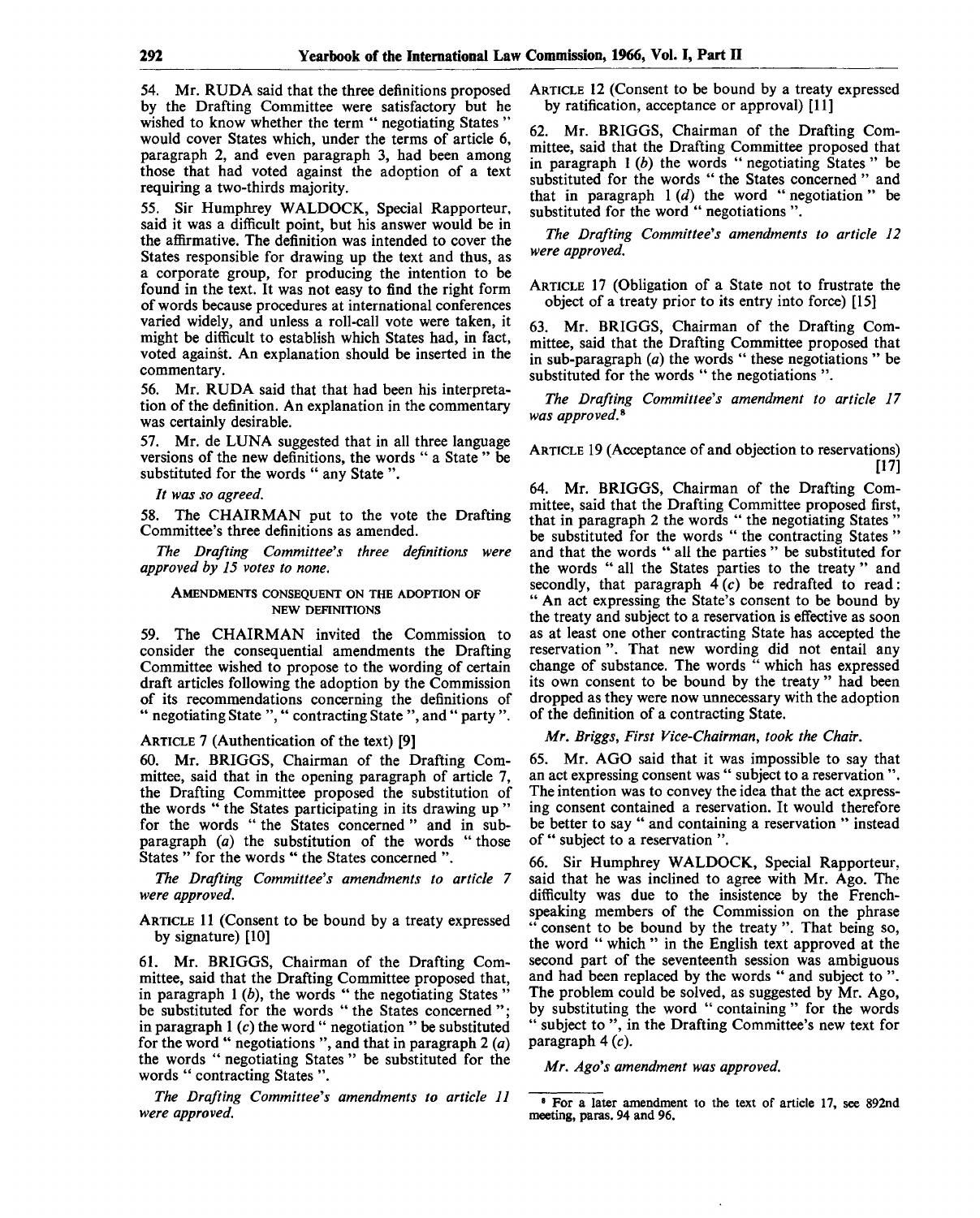*The Drafting Committee's amendments to article 19 were approved with that change.<sup>9</sup>*

ARTICLE 20 (Procedure regarding reservations) [18]

67. The CHAIRMAN, speaking as Chairman of the Drafting Committee, said that the Drafting Committee proposed that the words " States entitled to become parties to the treaty" be substituted for the words " contracting States " in paragraph 1. That phrase was regarded as more appropriate to describe the recipients of the type of communications in question.

*The Drafting Committee's amendment to article 20 was approved.*

ARTICLE 23 (Entry into force of treaties) [21]

68. The CHAIRMAN, speaking as Chairman of the Drafting Committee, said that the Drafting Committee proposed that the words " negotiating States " be substituted for the words " States which adopted its text " in paragraphs 1 and 2.

*The Drafting Committee's amendments to article 23 were approved.<sup>10</sup>*

ARTICLE 24 (Entry into force of a treaty provisionally) [22]

69. The CHAIRMAN, speaking as Chairman of the Drafting Committee, said that the Drafting Committee proposed that the words " negotiating States" be substituted for the words "contracting States" in paragraph 1 *(b).*

*The Drafting Committee's amendment to article 24 was approved.<sup>11</sup>*

ARTICLE 26 (Correction of errors in texts or in certified copies of treaties) [74]

70. The CHAIRMAN, speaking as Chairman of the Drafting Committee, said that the Drafting Committee proposed that the words " negotiating States " be substituted for the words " contracting States" in paragraphs 1, 2 (a) and *(c),* 4 *(a)* and 5.

*The Drafting Committee's amendments to article 26 were approved.<sup>12</sup>*

ARTICLE 28 (Depositaries of treaties) [71]

71. The CHAIRMAN, speaking as Chairman of the Drafting Committee, said that the Drafting Committee proposed that the words " negotiating States" be substituted for the words " contracting States" in paragraph 1.

*The Drafting Committee's amendment to article 28 was approved.*

ARTICLE 29 (Functions of depositaries) [72]

72. The CHAIRMAN, speaking as Chairman of the Drafting Committee, said that the Drafting Committee proposed that the words " States entitled to become parties to the treaty" be substituted for the words " contracting States " in paragraph 1, sub-paragraphs *(b),*  $(e)$  and  $(f)$ .

*The Drafting Committee's amendments to article 29 were approved.*

ARTICLE 30 *(bis)* (Obligations under other rules of international law) [40]

73. The CHAIRMAN, speaking as Chairman of the Drafting Committee, said that the Drafting Committee proposed the following revision of the title and text of article 30 *(bis):*

" *Obligations under other rules of international law "*

" The invalidity, termination or denunciation of a treaty, the withdrawal of a party from it, or the suspension of its operation, as a result of the application of the present articles or of the terms of the treaty, shall not in any way impair the duty of any State to fulfil any obligation embodied in the treaty to which it is subject under any other rule of international law. "

74. Mr. AGO said he must again point out that the word " *terminaison "* in the active sense in which it was employed in the English version, did not exist in French and should be changed.

*It was so agreed.*

*Subject to that amendment, the revised title and text for article 30* (bis) *were approved.<sup>13</sup>*

ARTICLE 32 (Specific restrictions on authority to express the consent of the State) [44]

75. The CHAIRMAN, speaking as Chairman of the Drafting Committee, said that the Drafting Committee proposed that the words " negotiating States " in the plural be substituted for the words " contracting State ".

*The Drafting Committee's amendment to article 32 was approved.*

ARTICLE 33 (Fraud) [46]

76. The CHAIRMAN, speaking as Chairman of the Drafting Committee, said that the Drafting Committee proposed that the words " negotiating State " be substituted for the words " contracting State ".

*The Drafting Committee's amendment to article 33 was approved.*

ARTICLE 34 *(bis)* (Corruption of a representative of the State) [47]

77. The CHAIRMAN, speaking as Chairman of the Drafting Committee, said that the Drafting Committee proposed that the words " negotiating State " be substituted for the words " contracting State " in the text of the new article 34 *(bis)* as approved at the 865th meeting.

<sup>&</sup>lt;sup>9</sup> For a later amendment to the text of article 19, see 892nd meeting, para. 106.

<sup>&</sup>lt;sup>10</sup> For a later amendment to the title of article 23, see 892nd meeting, para. 109.

<sup>&</sup>lt;sup>11</sup> For a later amendment to the title of article 24, see 892nd meeting, para. 110.

<sup>&</sup>lt;sup>12</sup> For subsequent reversal of this decision, see 894th meeting, para. 36.

<sup>&</sup>lt;sup>13</sup> For a later amendment to article 30 *(bis)* (French text only), see 893rd meeting, para. 59.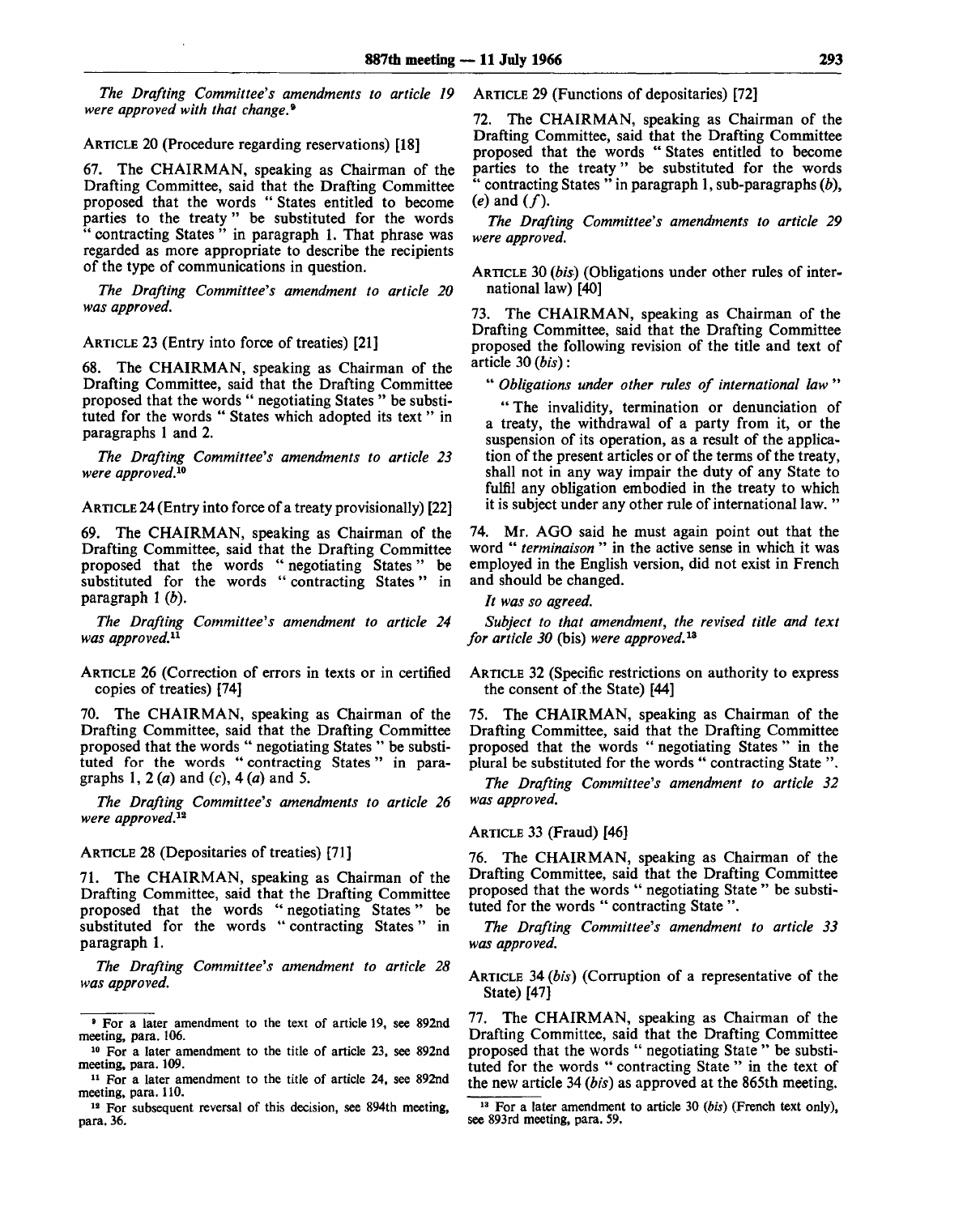*The Drafting Committee's amendment to article 34* (bis) was approved.<sup>14</sup>

MODIFICATIONS TO ARTICLES APPROVED AT THE FIRST PART OF THE SEVENTEENTH SESSION

78. The CHAIRMAN, speaking as Chairman of the Drafting Committee, said that certain modifications to the articles approved at the first part of the seventeenth session (A/CN.4/L.115) were now necessary in the interests of clarity and precision.

ARTICLE 3 *(bis)* (Treaties which are constituent instruments of international organizations or which have been drawn up within international organizations) [4]

79. The CHAIRMAN, speaking as Chairman of the Drafting Committee, said that the modification to article 3 *(bis)* did not affect the substance. The new text now proposed read:

" The application of the present articles to treaties which are constituent instruments of an international organization or are adopted within an international organization shall be subject to any relevant rules of the organization. "

80. It would be noted that the new formulation provided the necessary saving clause to cover cases when there was no relevant rule.

*The Drafting Committee's new text for article 3* (bis) *was approved.*

#### ARTICLE 6 (Adoption of the text) [8]

81. The CHAIRMAN, speaking as Chairman of the Drafting Committee, said that the Drafting Committee proposed that paragraph 1 of the text adopted at the first part of the seventeenth session be kept unchanged, and that paragraphs 2 *(a)* and *(b),* and paragraph 3, which on reconsideration it had decided were unnecessary, be deleted. Those deletions would require some modification of paragraph 2 which it was now proposed should read:

" 2. The adoption of the text of a treaty at an international conference takes place by the vote of two-thirds of those States participating in the conference, unless by the same majority they shall decide to apply a different rule. "

*The Drafting Committee's amendments to article 6 were approved.™*

#### ARTICLE 7 (Authentication of the text) [9]

82. The CHAIRMAN, speaking as Chairman of the Drafting Committee, said that the Drafting Committee proposed that sub-paragraph *(b)* be deleted and that the remaining text be modified to read:

" The text of a treaty is established as authentic and definitive:

*(a)* By such procedure as may be provided for in the text or agreed upon by the States participating in its drawing up; or

*(b)* Failing such procedure, by the signature, signature *ad referendum* or initialling by the representatives of those States of the text of the treaty or of the Final Act of a conference incorporating the text. '

83. Mr. RUDA, referring to the new sub-paragraph *(b),* asked whether States that had voted against the adoption of the text but had taken part in its formulation were entitled to sign or initial the text or the Final Act.

84. Sir Humphrey WALDOCK, Special Rapporteur, said that in his opinion the question whether or not a State had voted against the adoption of the text was irrelevant. Even if a State had voted against the adoption of the text, it was still entitled to authenticate the text if it so wished.

85. Mr. RUDA said that if that were the case, it would seem more appropriate not to imply, as might be inferred from the definitions just approved, that there were two categories of States, whereas for purposes of the present article there was only one category, namely, the States which had participated in the drawing up of the text. In fact a text had to be adopted before it could be authenticated, signed, or initialled.

86. Sir Humphrey WALDOCK, Special Rapporteur, said that adoption and authentication might take place simultaneously—that was particularly true of small international conferences—and that the Drafting Committee's text was therefore more precise as far as the temporal factor was concerned. The distinction between adoption and authentication as separate stages in procedure had originated in the reports of Sir Gerald Fitzmaurice. According to the definitions just approved there were no " negotiating States " until the text had been adopted.

87. Mr. AGO said that it was necessary to bear in mind the definition of " negotiating State ". By that expression the Commission meant a State which had taken part not only in the drawing up but also in the adoption of the text of the treaty. At the time when the procedure for the authentication of the text was being established, a State participated in the drawing up of the text but had not yet participated in its adoption, since the text was adopted at the time when the actual text was authenticated. If the Commission used the expression " negotiating State " in article 7 in the sense conveyed by its own definition of those words, it would be stating something that was inaccurate.

88. The CHAIRMAN,\* speaking as a member of the Commission, said that the logical sequence of operations was first the drawing up of the text, secondly its adoption, and thirdly its authentication.

89. Mr. AGO said that the procedure for authentication might be established by agreement before the text was adopted. There was therefore no other solution than the expression proposed by the Drafting Committee.

*The Drafting Committee's new text for article 7 was approved.*

\* Mr. Briggs.

<sup>14</sup> For a later amendment to article 34 *{bis)* (French text only), see 893rd meeting, para. 74.

<sup>&</sup>lt;sup>15</sup> For a later amendment to the text of article 6, see 892nd meeting, para. 87.